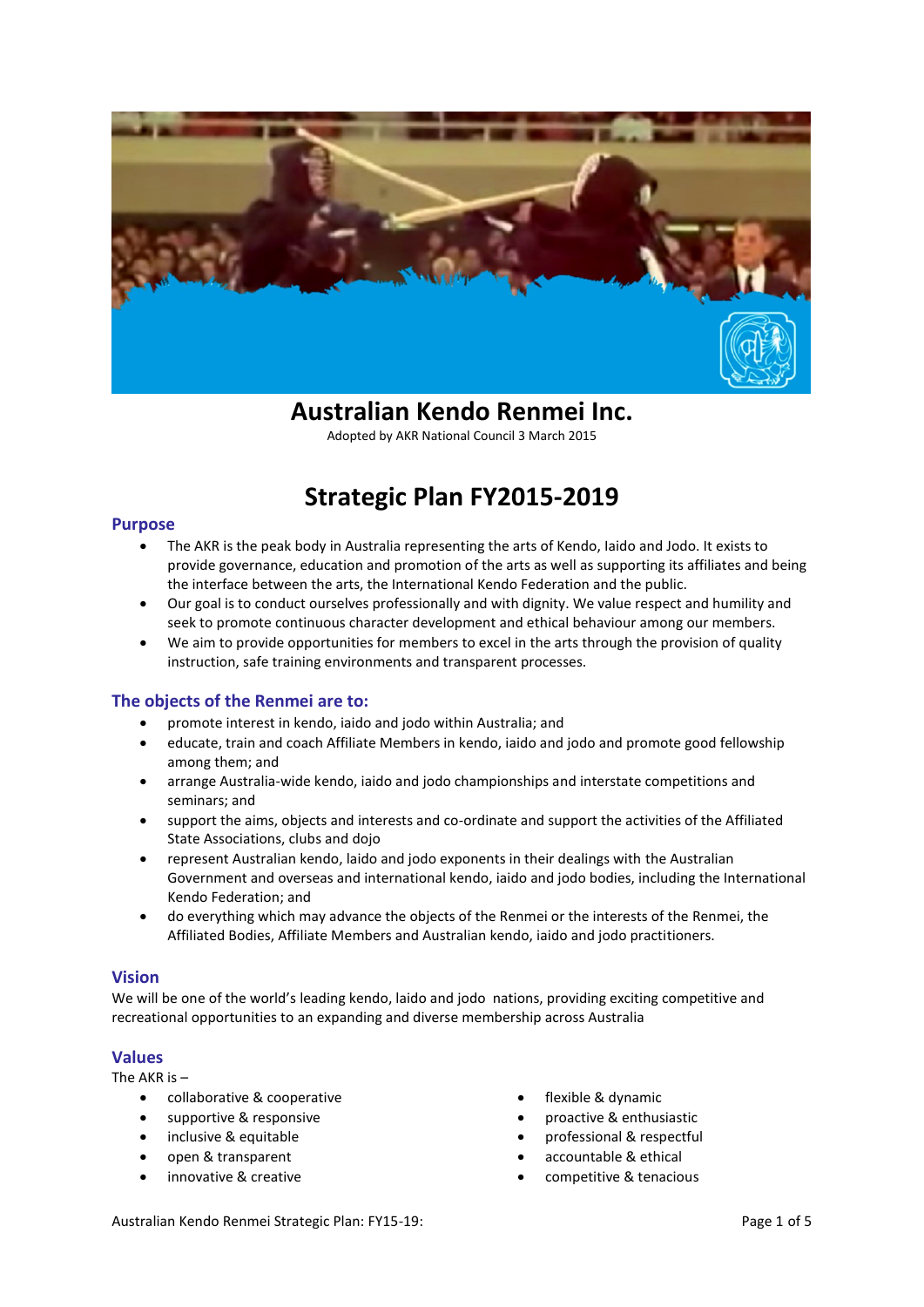# **Strategic Themes**

AKR will achieve its purpose and vision by focusing on the following strategic themes that will underpin all our objectives and initiatives.

The AKR will:

- continue to develop a vibrant, diverse, satisfied and growing membership within the kendo, laido and jodo community and other interested people
- adopt an innovative and integrated "whole of sport" approach to kendo, laido and jodo
- demonstrate governance and management leadership, excellence, accountability and good stewardship
- deliver excellence in promotion, communication, information and commercial acumen
- provide quality people (staff, volunteers, players, coaches, officials), facilities, equipment, technology and other non-financial resources
- maintain a robust and sustainable financial base that enables us to invest in the future of kendo, laido and jodo

## **Strategic Objectives**

**By June 30th 2019**, we will achieve the following strategic objectives and initiatives

#### **Membership Objectives**

**Membership Growth:** membership of more than 1,500, with an annual growth rate of 8%

**Member Awareness and Satisfaction:** a high level of member awareness, engagement and satisfaction with the performance of AKR and their kendo, laido and jodo experience

#### **Member Participation:**

Growth in member participation and take-up:

- in activities delivered by AKR and its Member States and Affiliates, including
- competition, social/recreational events, coaching and official training and accreditation
- programs and schools programs
- as volunteers in various capacities, including as coaches, players, officials, administrators and Board members
- in all aspects and forms of kendo, laido and jodo across Australia

**Non-Kendo, laido and jodo Community Engagement:** a increased level of positive awareness, recognition, understanding, support and engagement from the non-kendo, laido and jodo community, including fundingbodies, government at all levels, the media, general public, sponsors and other sporting bodies

### **Organisational Capacity Objectives**

**Our People**: our committees, boards and volunteers will be highly engaged, motivated, skilled, respected and focused on the needs of members

**Kendo, laido and jodo Facilities**: we will have use of an Australia-wide network of facilities in place to enable us to deliver a complete competition and participation experience at all levels in all States and Territories **Programs**: we will have a portfolio of successful and viable programs to benefit the skill development of our members

**Technology**: we will have the technology in place to assist with:

- efficient development and delivery of our programs
- effective communication and the sharing of information with our members and community
- efficient management of the business of kendo, laido and jodo

#### **Internal Business Process Objectives**

**Governance and Management Best Practice**: we will have implemented *best practice* governance and management practices across AKR, the State Associations, affiliates/districts and clubs **Plans, Policies and Processes**: we will have implemented plans, policies and processes that: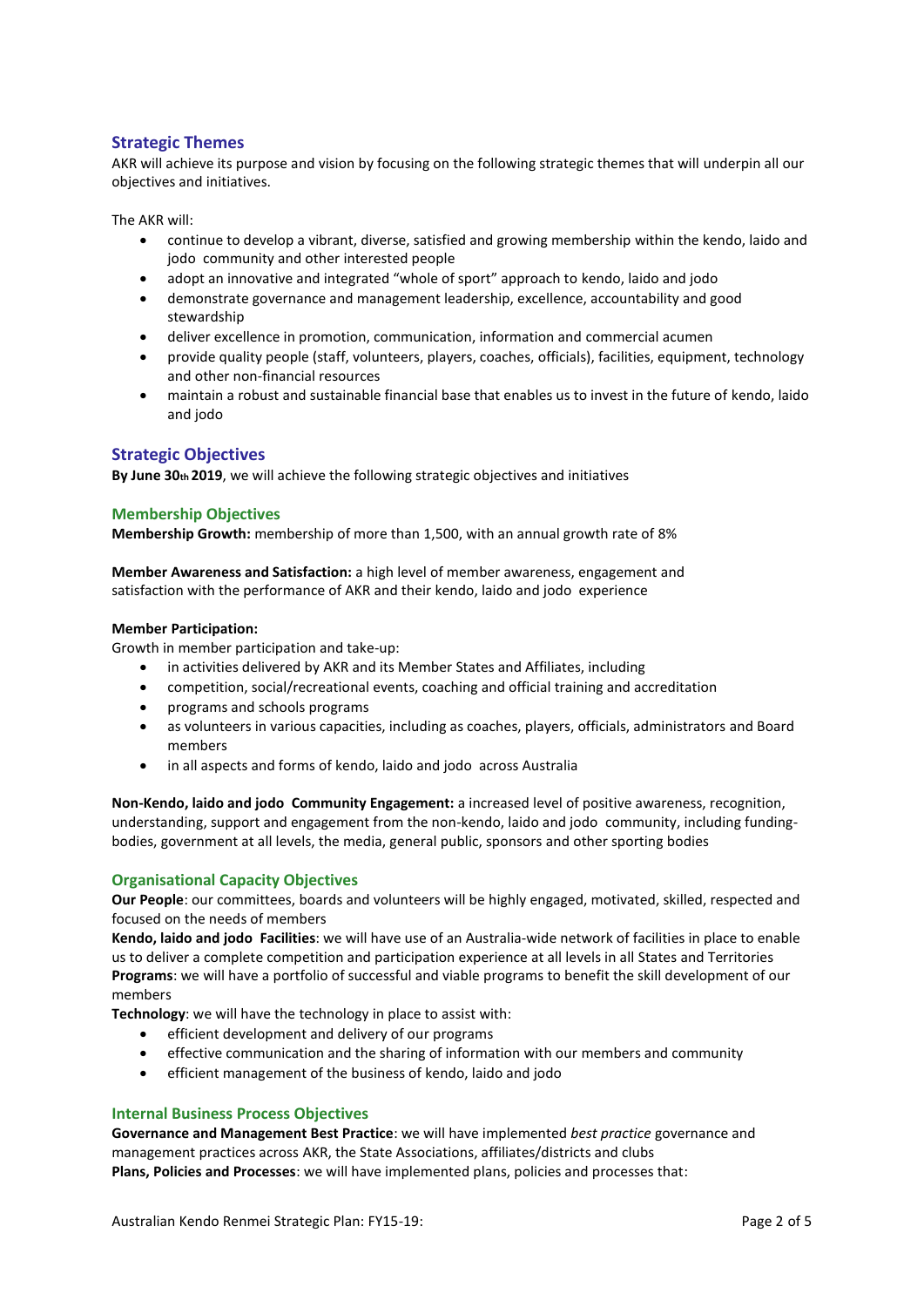- support best practice governance and management
- facilitate collaboration and cooperation across the kendo, laido and jodo community
- provide a great experience and environment for all the kendo, laido and jodo community

# **Finance Objectives**

**Financial Management**: AKR will be on a stable, viable and sustainable financial footing to support the continued growth and development of kendo, laido and jodo at all levels across Australia

**Strategic and Operational Budgets**: We will maintain our three year, forward looking financial budgetary plans, with reviews at least annually and ensure that we continue to fund the delivery of the initiatives identified in this plan

# **Key Initiatives**

Following are the key strategic initiatives that will be developed and delivered by AKR over the next 5 years in order to achieve our purpose, vision, strategic themes and objectives.

## **Membership Initiatives**

Membership management program, including:

- Improve our National membership database
- Member acquisition and retention activities, including the National Junior Recruitment and Schools Programs
- Member communication program
- Member benefits packages
- Review of membership fees and categories
- Programs to increase member participation in all aspects and levels of the sport
- Lobbying and media strategy

## **Organizational Capacity Initiatives**

Staff and volunteer management programs, including:

- Recruitment and retention
- Rewards and recognition
- Training & development
- Performance management

Facilities management program that includes:

- Identifying facilities for training and competition use
- Joint use of facilities and off-peak use of facilities

Integrated high performance program (HPP) for elite and sub-elite female and male athletes, officials and coaches

Participation program that includes:

- club and state association development
- social inclusion programs
- programs for school-aged children
- competitive, recreational and social kendo, laido and jodo

Competition pathway to support the HPP and participation programs

Technical program (refereeing, scoring, coaching) to support the delivery of the HPP and participation programs.

Information and communication technology use and development to support program delivery, business management, relationship building and marketing communications. Including:

National membership (CRM) database